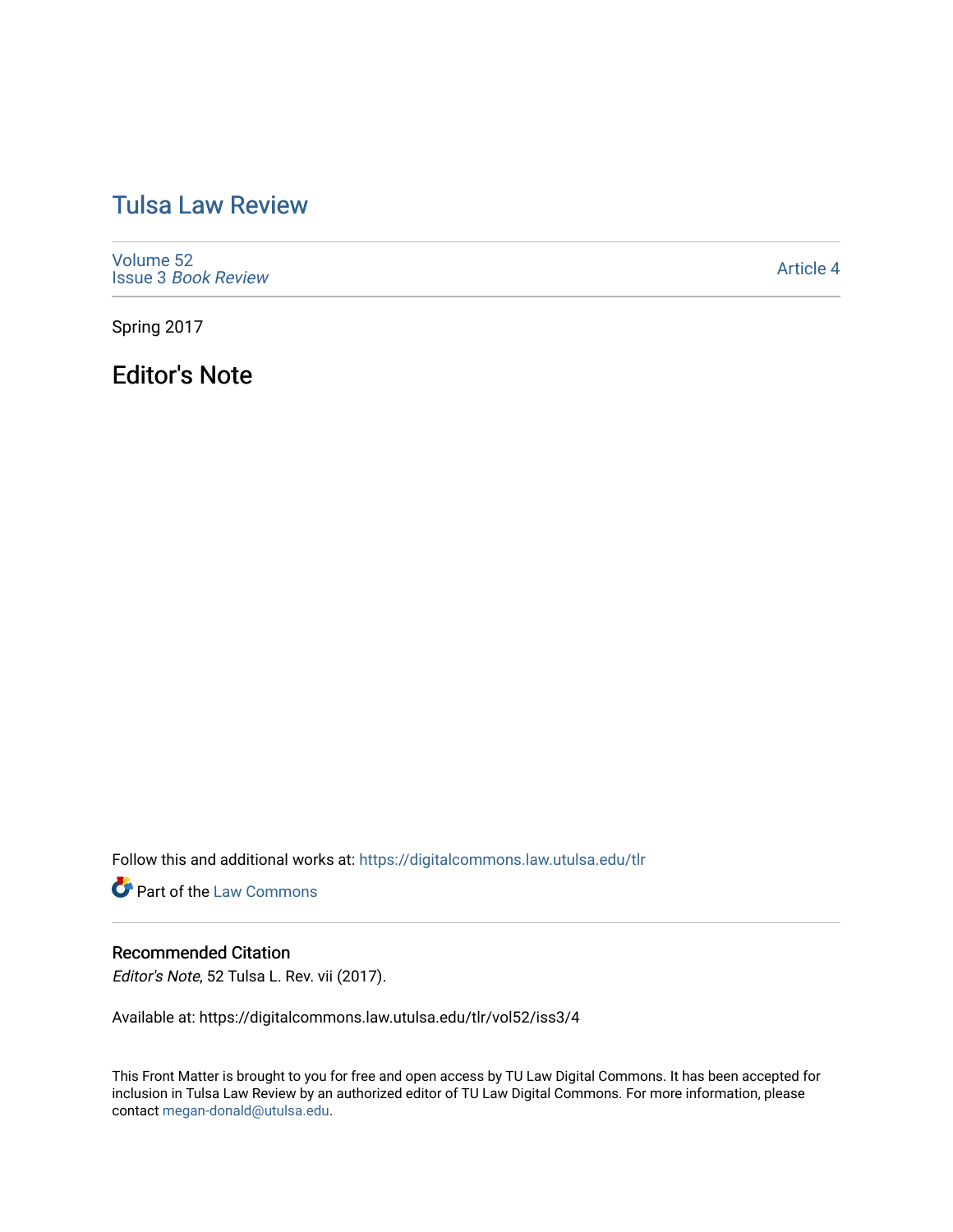## EDITOR'S NOTE

"It is not often that someone comes along who is a true friend and a good writer."

*-E.B. White*

As this is the last issue of Volume 52, and the last issue for our editorial board, it is only appropriate I take a moment to thank those who have been so instrumental to its production—a group of people I consider true friends and good writers.

First, to our team at the *Review*. When we began this journey I was told to expect mediocrity and to be let down by my friends and peers: "3Ls have more important things to do" and "they are checked out most of the year." Thank you for proving this sentiment wrong. Not one of you shirked your duties. Many of you went above and beyond to make a better product for our readers and a better experience for our Associate Editors. Thank you for your tireless efforts; you are a credit to yourself and legal scholarship.

Thanks to our Associates, for doing the "grunt work" of legal scholarship, helping ensure we only publish work that is well written, researched, and sourced. I appreciate your positive attitude as we undertook major changes; improving our organization but adding some uncertainty to your work. I have no doubts we are leaving this organization and publication in good hands. You will likely find yourself doubting our choices at least a few times—embrace this. Learn from our mistakes and do not be afraid to make mistakes of your own. Keep building on what we have done together, question everything, and never continue a task simply because it is what "has always been done."

Thanks to Professor Stephen Galoob, our fearless advisor. Your willingness to challenge the status quo emboldened our efforts, and your faith in our decisions gave us the confidence we needed to keep pushing forward. Thanks for making yourself available for our crazy ideas and for helping guide our progress.

To Jen Ferguson, our Executive Editor, and my good friend: thanks for your constant dedication to excellence in your work and to the written work of our associates. Thanks for your kindness and friendship while putting up with my eccentricities as we shared office space for the better part of 16 months. To Cat Day, our partner in crime down the hall, your friendship has meant the world to Jen and me. Law school is never easy and rarely enjoyable, but my time with you two is both.

To my mom, thanks for giving me a strong foundation in the written word and in critical thinking. To my dad, thanks for all your implicit and explicit lessons on leadership, attitude, and responsibility. You both taught me what it means to care for